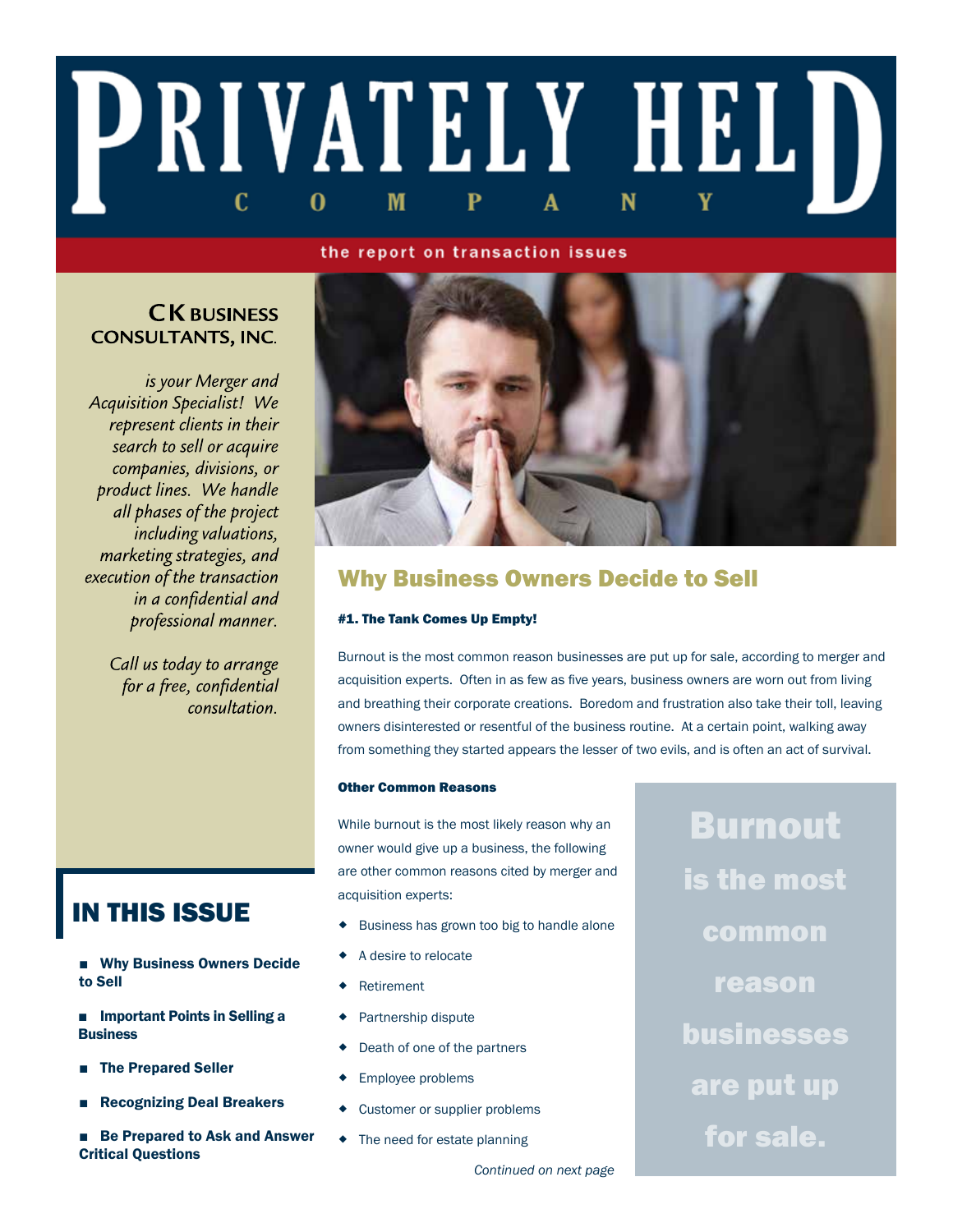### Why Business Owners Decide to Sell (continued from cover) The Prepared Seller

#### Other Reasons

Finally, other reasons for selling may include one or more of the following:

- **+** Insufficient capital
- There is no heir apparent
- Divorce or illness in the family
- Liquidity is running low
- Competitive pressure is building
- Adversity is too hard to overcome
- Outside investors become factors
- An unsolicited offer is placed on the table

### Important Points in Selling a Business

- Make a firm decision about selling the company.
- Decide up front who is in charge of the sale.
- Present pristine financials.
- Communicate succinctly.
- ◆ Set time frames and milestones.
- Partner with professionals.
- Communicate with your bank.
- Target companies that would perceive yours as valuable.
- ◆ Openly recognize off-balance-sheet items.
- Negotiate stay agreements with management.
- Set up a war room.
- Tell the acquirer what you would like in the letter of intent.
- ◆ Be prepared to ask and answer critical questions. (See back page for more on this.)
- Recognize deal breakers.
- Be prepared to deal with due diligence.
- No mulligans allowed. (A mulligan is a golf term for granting a second shot without a penalty.)

There are plenty of reasons why businesses change hands, some unexpected, others that can be foreseen. Given how often it happens, however, it is surprising how unprepared business owners can be. Based on a survey of business owners of small private companies conducted by a leading CPA firm some years ago, 85 percent of the owners have no exit strategy. Many companies are acquired serendipitously - by acquirers who happen to be in the right place at the right time.

#### An Old but Great Story

Traditionally speaking, a seller should be rather coy and not too revealing of his or her ultimate intentions. Cary Reich, author of *The Life of Nelson Rockefeller*, offers a good example:

"The modest unassuming and subservient John D. Rockefeller, Jr. was overly burdened with his father's obligations, but he surprised all as an astute negotiator. When the indomitable J.P. Morgan was seeking the Rockefeller's Mesabi iron ore properties to complete his assemblage of what was to become U.S. Steel, it was Junior who went head-to-head with the financier. 'Well, what's your price?' Morgan demanded, to which Junior coolly replied, 'I think there must be some mistake. I did not come here to sell. I understand you wished to buy.' Morgan ended up with the properties, but at a steep cost."

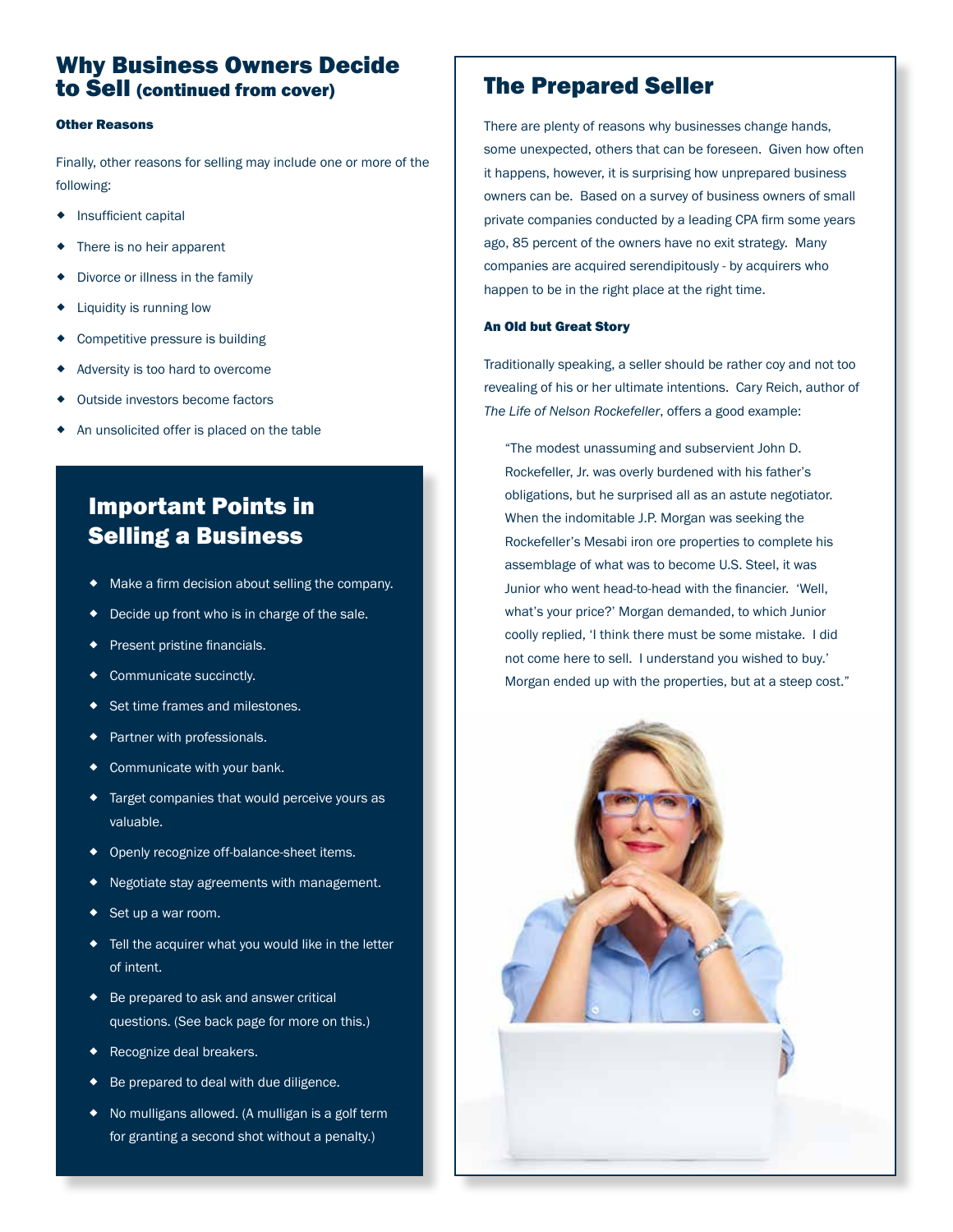#### Recognizing Deal Breakers

Most people in the merger and acquisition business recognize that when a seller reaches the letter of intent stage, the chance of closing is only about 50 percent. Recognizing the various deal breakers will help sellers anticipate hurdles to overcome. The following items are merely a few potential deal breakers.

- Undisclosed material facts surfacing in due diligence, such as loss of a major account, customer concentration, product recall, environmental problems, and missed sales/earnings projections
- Higher than anticipated taxes, which may be due to an asset sale for a C corporation
- Unacceptable details of Purchase and Sale Agreement for either the acquirer or seller (collateralization of note, the insistence of escrow account, or the rigidity of the "reps and warranty" agreement)
- Lack of chemistry between the principals of the acquirer and seller
- Undercapitalized acquirer who cannot provide the necessary financing
- Remorseful seller who becomes discouraged when the deal lags and ultimately walks away

Deal breakers can sometimes be short-circuited if most of the potential problems are addressed early on in the buyer-seller relationship and if both parties are willing to consider alternative solutions.

Part of the problem is not recognizing a deal breaker until it is too late to resolve it. To overcome this pitfall, it is useful to have several people on each side during the various meetings to improve the overall communications. Another way to recognize deal breakers is to bluntly ask the acquirer to express concerns. The expectation is that concerns can be addressed if uncovered, but if concerns do not surface, then it is unlikely they will be resolved.

Part of the problem is not recognizing a deal breaker until it is too late to resolve it.

Numerous deals fail because of sellers' greed. Instead of accepting a slightly lower price from a well-financed buyer, some sellers will go with acquirers who offer a slightly higher price, only to find they cannot finance the deal.

> One of the most important factors for a seller is to not let up on increasing sales and earnings.

The best way to close is to offer all cash at closing with few contingencies. Conversely, complicated deal structures with numerous contingencies have a less likely chance of closing.

seller is to not let up on increasing sales and earnings, as the<br>acquirer will be carefully scrutinizing each quarter, each month and maybe each week to measure any weakness in the seller's<br>performance. Many deals are aborted because the actual financial results for the recent quarter are substantially lower than the projections. Consequently, the acquirer gets cold feet and withdraws, often without a counteroffer. One of the most important factors for a acquirer will be carefully scrutinizing each quarter, each month, performance.

### ...is the first one. Look Deep into Their Crystal Ball

In addition to checking out the acquirer's credit and management history, see what he or she plans for the company's future. This is especially important if the owner will be maintaining some involvement with the company as a consultant or employee, or if a portion of the purchase price will be deferred.

Even if the owner will be making a clean break from the business, he or she should be reasonably confident that the acquirer is capable of running the enterprise successfully. Otherwise, the owner runs the risk of being sued for fraudulently misrepresenting the business's financial state, assets, or products if the new owner fails miserably.